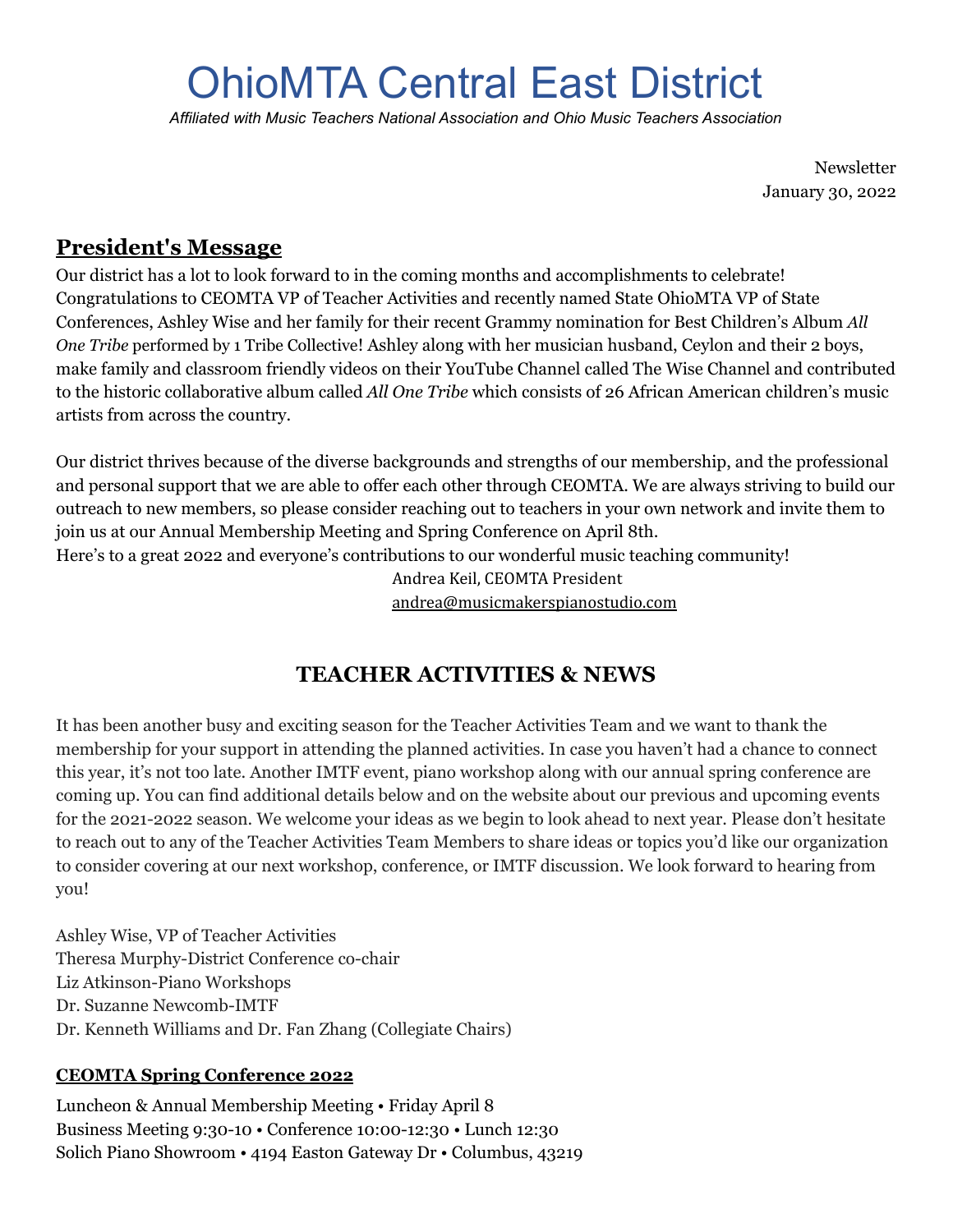#### Guest Speaker: Dr. Artina McCain

Described as a pianist with "power and finesse" (Dallas Arts Society), "beautiful and fiery" (KMFA Austin), and having a "sense of color, balance and texture" (Austin Chamber Music Center), Artina McCain has a built a three-fold career as a performer, educator and speaker. Recent performance highlights include guest appearances with the Dallas Symphony Orchestra, Oregon East Symphony, and the Memphis Symphony Orchestra. As a recitalist, her credits include performances at the Mahidol University in Bangkok, Hatch Recital Hall in Rochester and in 2022 her debut at WigmoreHall in London. Dedicated to promoting the works of Black and other underrepresented composers, McCain curates Black Composers Concerts for multiple arts organizations and is an American Prize winner for her solo piano recordings of these works. Recently, she won a Gold Global Music Award for her recent album project Heritage. In the summer of 2021, Hal Leonard will publish her transcriptions of African American Folk Songs for intermediate piano students.

McCain is an advocate for musicians' wellness. Her article on performance injury and Muscle Activation Techniques was published in Clavier Companion and she is a regular contributor for the Piano Magazine. Artinahas presented on these topics and others at the Music Teachers National Association Conference and the National Conference of Keyboard Pedagogy. Currently, she is co-director/founder of the Memphis International Piano Festival and Competition and Coordinator of Keyboard Studies at the Rudi E. Scheidt School of Music at the University of Memphis. *Artina McCain is a Yamaha Artist.*

Session 1: Building Healthy Practice Techniques

What happens when the desire to practice and perform is thwarted by nagging performance injuries? This session will explore ten practical pedagogical steps to build healthy practice techniques for yourself and your students.

#### Session 2: Who's That? Creating a New Standard Repertoire

Teaching underrepresented composers is experiencing a renaissance.While works of females and Black composers have been discussed for decades, there seems to be a disconnect between individual research and what we see represented in our student auditions, concert halls, and competition programming. In this session, we will learn how to pair "new" pieces with standard programming for intermediate through advanced repertoire.

*\* Homework assignment: All teachers should bring a list of 3-4 pieces or resources of BIPOC / underrepresented composers from Beginner to Advanced levels*

#### PLEASE RSVP BY MARCH 20, 2022 to Melissa Robol: mrobol8654@att.net

We need an accurate account of those attending in person to make sure we have adequate space and sufficient food for everyone. This conference will be offered in person and online. A zoom link will be sent before the event.

Conference Chairs Ashley Wise • 731-267-8450 • wisenotesmusic@gmail.com Theresa Murphy • 614-832-0045 • tmurphypiano@gmail.com

Following the morning's meeting and conference, please join us for lunch and the opportunity to meet new members and renew your OMTA friendships. If you wish to present anything at the member meeting, please contact President Andrea Keil at ceohiomta@gmail.com.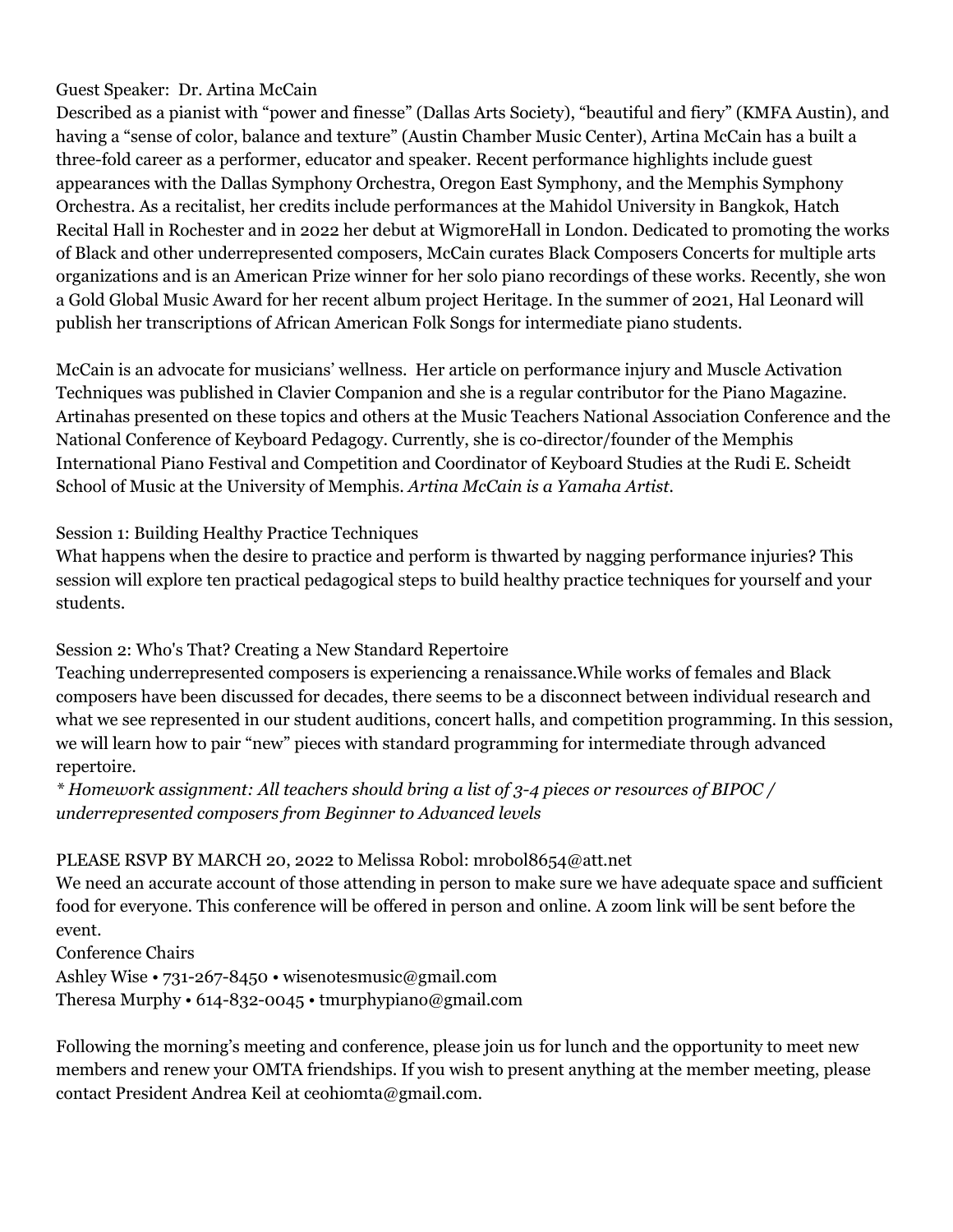#### **Piano Workshop**

Workshop with Dr. Deborah Rambo Sinn, NCTM

[www.DeborahRamboSinn.com](http://www.deborahrambosinn.com/)

Deborah Rambo Sinn's diverse career has taken her around the world. She has given concerts and masterclasses on four continents and has taught students from more than 14 different countries. She lived in Hamburg Germany for five years where she played concerts and musicals and operated two music studios for coaching and private instruction. She holds a doctorate from Indiana University, where she studied with Menahem Pressler (Beaux Arts Trio). Before moving to Germany, she served on the music faculty of Angelo State University in Texas and taught one semester at Universität Lüneburg (Germany) as an exchange professor. She teaches piano and entrepreneurial courses at Gonzaga University in Spokane. She has presented at MTNA national, at numerous state conferences, and at the National Keyboard Pedagogy Conference. Dr. Sinn is the author of Playing Beyond the Notes: A Pianist's Guide to Musical Interpretation, published by Oxford University Press in 2013. Her latest book, Pocket Piano Proficiency: an eBook for your phone or tablet presents teaching piano skills in an innovative new way. It is available through Editions Musica Ferrum.

Date: Friday, March 4, 2022 Time: 10:00AM – 1:00PM Location: Online Event: Articulation without Art is just …

With the background of using method books edited by the same person throughout, articulation looks straightforward with simple definitions. However, in the "real" world of composers from different eras using articulations specific to their own traditions and quirks, and myriad editors who often have minds of their own, the definitions broaden dramatically. We will take a look at articulations through the centuries and begin to find the outer boundaries of what is possible.

Fees: free for OMTA members; \$10.00 for Non-members; auditors attend free. Send checks (payable to OMTA) to: Lizbeth Atkinson, 2118 Farleigh Road, Columbus, OH 43221 614-485-9448

#### **Nominations Now Open for Nationally Certified Teacher of the Year**

Nominations are now being accepted for the 2022 Nationally Certified Teacher of the Year from our district. Please take a moment to read about this award and consider nominating a deserving colleague. The list of past winners and more information can be found on our website at:

#### <http://www.ceomta.org/teacher-events/certified-teacher-of-the-year>

Also, any teacher wishing to learn about or apply for MTNA's national certification program is encouraged to contact me – your local certification chairman - for assistance.

Janice Cook, CEOMTA Certification Chairperson Text 614-397-0907 or email at jbakercook@gmail.com